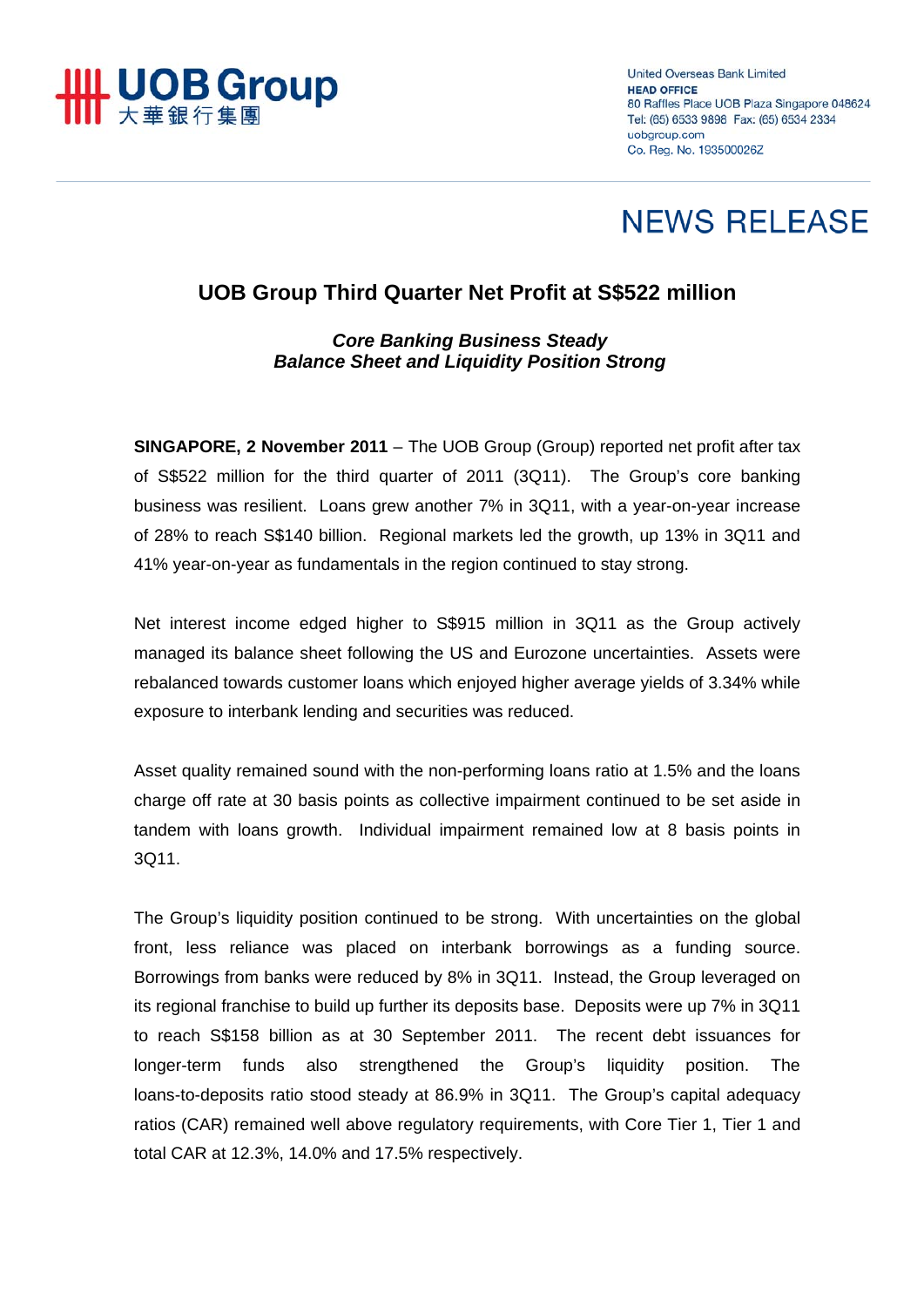Compared with the second quarter of 2011, the Group's net profit after tax declined 18% mainly due to lower contributions from the Group's market-related income following the recent financial market downturn. For the first nine months of 2011 (9M11), core net profit after tax was 6% lower year-on-year at S\$1.77 billion.

#### Net Interest Income

Net interest income rose 0.2% quarter-on-quarter and 1.2% year-on-year as the expansion in loan volume more than compensated for the compression in net interest margin amidst competitive pricing pressure and rising cost of funds. Net interest margin in 3Q11 slipped 3 basis points to 1.89% compared with the previous quarter.

#### Fee and Commission Income

Fee and commission income for 3Q11 was 4% lower at S\$323 million, largely due to lower loan processing fees, despite higher fees generated from investment-related products and trade business. The Group intensified cross-selling to reinforce fee income and improve customer-driven non-interest income. For 9M11, fee and commission income reached S\$992 million, an increase of 16% over the same period last year. Loan-related fee income growth was robust at 32%. Fee income from credit card and trade-related businesses as well as investment-related products also rose.

## Trading and Investment Income

Trading and investment income in 3Q11 was S\$56 million, down 31% amidst weaker global market sentiments. For 9M11, trading and investment was S\$303 million, 19% lower year-on-year.

#### Expenses

Expenses rose 3% to S\$631 million in 3Q11 and 12% to S\$1.83 billion in 9M11 due to higher staff costs and business promotion expenses. The Group continued to pace investments to improve capabilities and to expand product offerings to further entrench the Group's presence across the region.

## **CEO's Statement**

Mr Wee Ee Cheong, the UOB Group's Deputy Chairman and Chief Executive Officer, said: "We have delivered a resilient set of financials amidst volatile markets. Our core business held up well, with robust loans growth led by the region, healthy fee income and stable asset quality."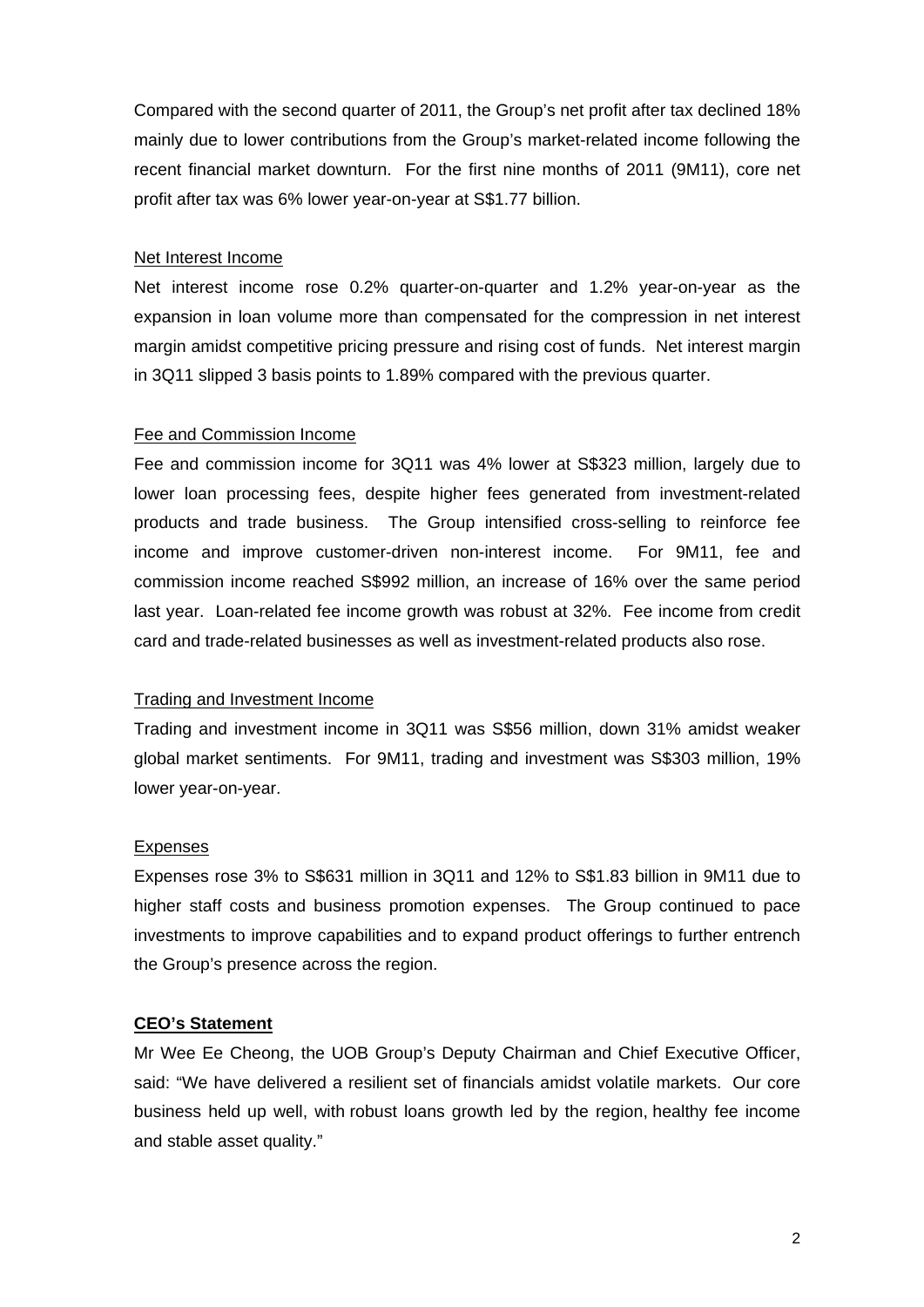"The global growth outlook is still patchy and hinges upon policy responses from the West. It remains to be seen how plans to resolve the Eurozone debt crisis will pan out. Developments over the next few months will determine if Asia goes through another financial shock, or a moderate economic slowdown."

"This turbulent global environment gives new meaning to the strength of Asian commercial banking. Today, deposits are banks' greatest assets, given the sharper focus on funding. At UOB, we believe that a strong balance sheet enables us to support customers and ride out credit cycles. Since 2008, we have further strengthened our balance sheet, including our liquidity and funding positions. With our strong deposit-funded franchise, robust capital position and diversified portfolio, we are confident of weathering uncertainties ahead."

- ends -

#### **About United Overseas Bank**

United Overseas Bank Limited (UOB) is a leading bank in Asia. It provides a wide range of financial services through its global network of more than 500 offices in 19 countries and territories in Asia Pacific, Western Europe and North America, including banking subsidiaries in Singapore, Malaysia, Indonesia, Thailand and mainland China.

In Singapore, UOB is a market leader in the credit and debit cards business, and the private residential home loans business. It is also a key player in loans to small and medium enterprises. Its fund management arm, UOB Asset Management, is one of Singapore's most awarded fund managers.

UOB is rated among the world's top banks by Moody's Investors Service, receiving B for financial strength, and Aa1 and Prime-1 for long-term and short-term bank deposits respectively.